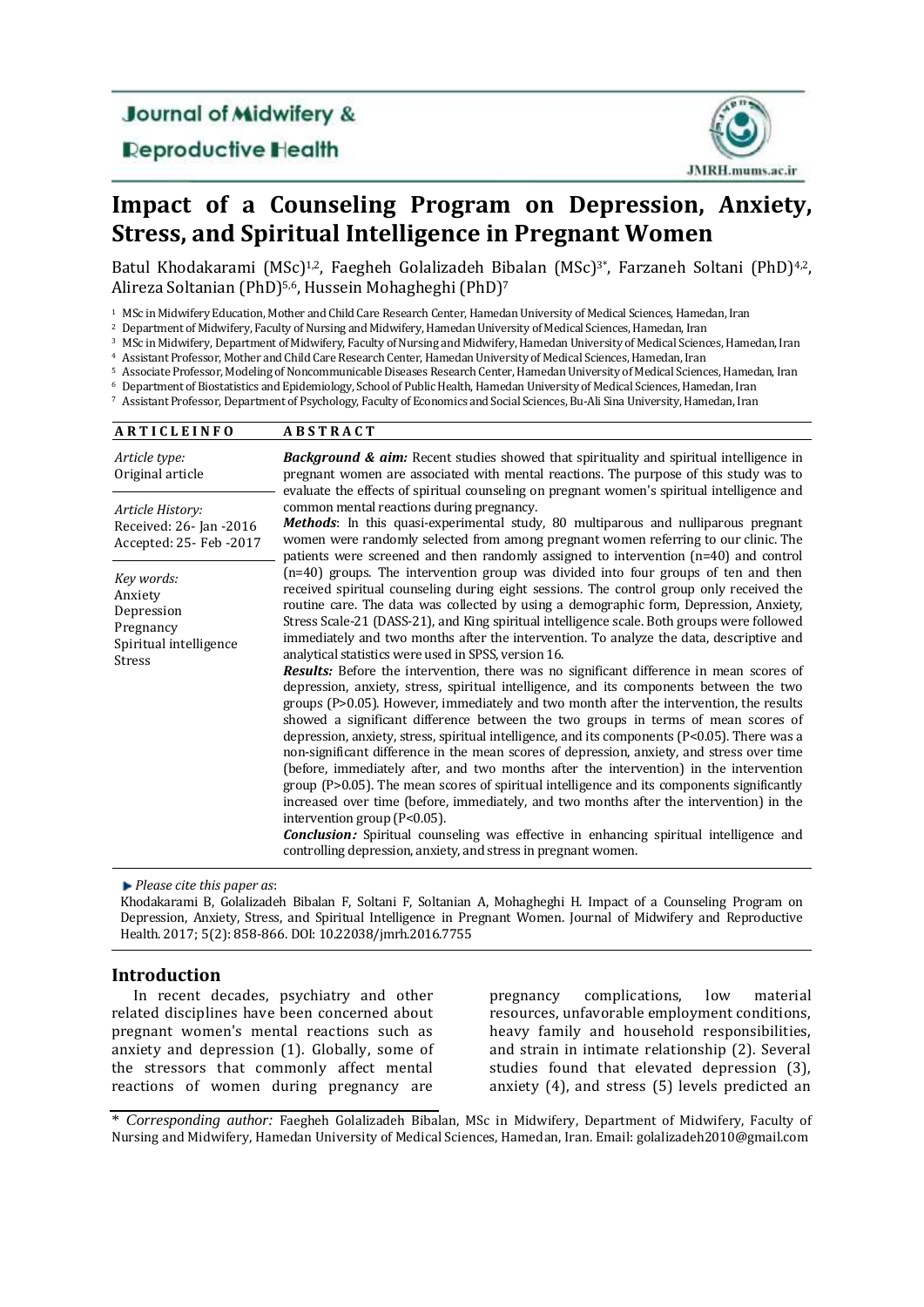increased risk for preterm labor and low birth weight (2). Studies using animal models indicated that maternal distress negatively influences long-term learning and motorbehavioral development in offspring (6, 7).

Prevalence of depression during pregnancy can be as high as 16% or more in symptomatic women and 5% in those with major depression (8). Firm estimates regarding prenatal anxiety are not available, nor is there agreement on the appropriate screening tools, but previous studies suggested that a significant number of women experience prenatal anxiety during pregnancy (9). Evidence on high exposure to stress during pregnancy is abundantly available (2).

One of the mechanisms to cope with depression, anxiety, and stress during pregnancy is attention to the beliefs and values of women, including spirituality, worldview, ethics, and cultural values (1). Recent studies indicated that spiritual intelligence has a significant positive relationship with mental health (10) and pregnant women's resilience to stress (11). Spiritual intelligence is the potential of using abilities and spiritual resources to enhance adaptation to stressors (12). People use spirituality and religion to cope with stressful situations (13-15).

Some specialists believe that spirituality is an inner need of human beings and leads to experiencing transcendent meaning and purpose in life that can be found in the relationship with self, other people or creatures, and/or God. It can also be found in several sources such as art, music, nature, religion, and scriptures. Spirituality is an important factor associated with mental health status (16-18). Some studies indicated that counseling with spiritual approach could diminish anxiety and depression in students (19), dialysis patients (20), and women with breast cancer (21). In this type of counseling, clients were empowered to utilize spiritual resources to cope with stressful situations in life (20). Pregnancy is one of the most stressful events in life of women, which highlights the spiritual needs of pregnant women (22).

Based on previous studies on spiritual intelligence and mental health (19-21), this question is posed: "does counseling program affect depression, anxiety, stress, spiritual intelligence, and its components in pregnant women?". Therefore, the present study was

conducted to investigate the impact of counseling with a spiritual approach on spiritual intelligence, depression, anxiety, and stress in pregnant women.

## **Materials and Methods**

This quasi-experimental study was carried out in Fatemieh Teaching Hospital, Hamedan, Iran, during March 2015-July 2015. The study was performed according to the Declaration of Helsinki and Good Clinical Practice Guidelines. Ethical clearance was obtained from Ethics Committee of Hamedan University of Medical Sciences (Hamedan, Iran). Informed consent was obtained from the mothers after the nature and purpose of the study were explained to them and were fully understood before the intervention. Women could quit participation in the study at any time.

This study was conducted in two phases; in phase I of the study, all the healthy pregnant women who enrolled in physiological childbirth preparation classes in Fatemieh Hospital were selected through convenience sampling and were screened for depression, anxiety, and stress using Depression, Anxiety, Stress Scale-21 (DASS-21) and interviews, based on the criteria of DSM-21 (23).

The included participants were multiparous and nulliparous pregnant women with singleton pregnancies, gestation age between 20 to 24 weeks, who had no history of gestational complications (physical and mental), medication use during pregnancy, and psychiatric drug use. The exclusion criteria comprised of pregnant women who were unable to attend the program due to complications related to pregnancy and unwillingness to continue participation in the study. Pregnant women with depression score between 10 and 20 (mild depression score= 10 to 13 and moderate depression score= 14 to 20), anxiety score between 8 and 14 (mild anxiety= 8 to 9 and moderate anxiety= 10 -14), and stress score between 15 and 25 (mild stress= 15 to 18, moderate stress 19 to 25) were selected (n=182). Pregnant women who had depression, anxiety, and stress scores within the range of severe and very severe were referred to a psychiatrist for evaluation.

Sample size formula (phase I):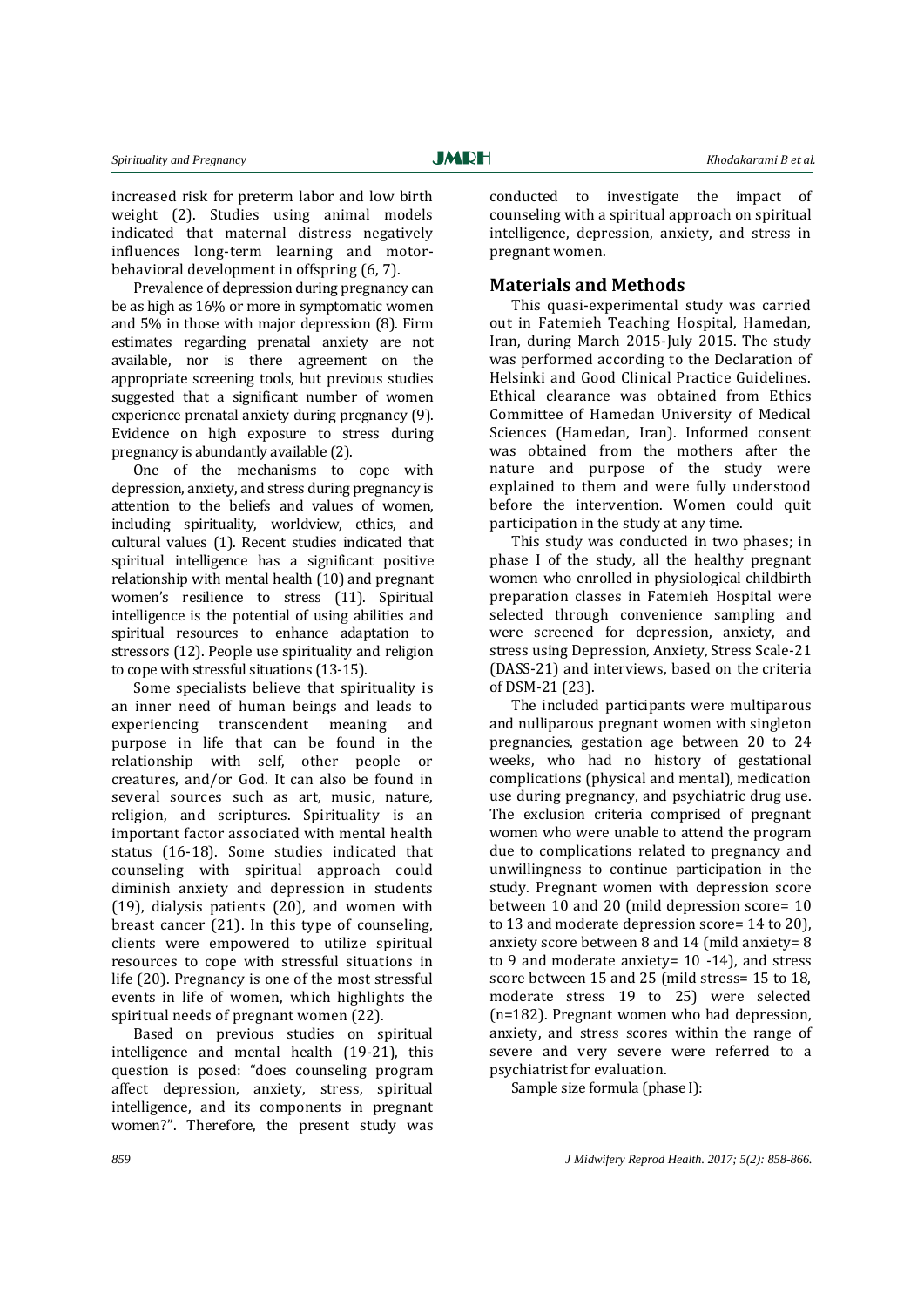$$
n = 3 + \left[ \frac{\frac{4(Z_{1-\frac{\alpha}{2}} + Z_{1-B})}{\left[ L_n \left( \frac{1+r_0}{1-r_0} \right) \left( \frac{1-r_1}{1+r_1} \right) \right]^2}} \right] = 182
$$
  

$$
r_0 = -\frac{75}{17} \cdot \frac{1}{17} = -\frac{7659}{17} \cdot \frac{Z_{1-\frac{\alpha}{2}}}{Z_{1-\frac{\alpha}{2}}} = \frac{1}{96} \cdot \frac{Z_{1-B}}{Z_{1-B}} = \frac{1}{28}
$$

Then, in phase II of the study, 80 pregnant women were randomly selected from among pregnant women who were screened. Then, they were randomly assigned to intervention (n=40) and control (n=40) groups. The sample size was calculated as 33 cases in each group using mean comparison formula with confidence interval of 95% ( $\alpha$ =0.05) and test power of 90% ( $\beta$ =0.1). Due to the risk of sample loss, we increased their number to 40 samples per group.

Sample size formula (phase II):

$$
n = \frac{(Z_{1-\frac{\alpha}{2}} + Z_{1-\beta})^2 (\sigma_1^2 + \sigma_2^2)}{d^2} \cong 33
$$
  

$$
\sigma_1 = 14.57 \qquad \sigma_2 = 12.18 \qquad d = 12
$$

The experimental group (n=40) was divided into four groups of ten and received eight

sessions of group counseling with spiritual approach, each lasted for 60 minutes, while the control group (n=40) only received the routine prenatal training. At the end of the study, two subjects from the control group and two subjects from the intervention groups were excluded due to preterm delivery. The content of the counseling sessions was based on Richard Bowell,s educational book entitled: "The seven steps of spiritual intelligence" (24) with emphasis on Islamic teachings. This program was approved by six experts at seminaries and universities. The content of the program sessions is summarized in Table 1.

DASS-21 is a self-administered questionnaire with well-established psychometric properties in clinical and community samples and is shown to differentiate between the three states of depression, anxiety, and stress (25-27). This questionnaire is consisted of 21 items and three subscales. Each subscale had seven items evaluating depression, anxiety, and stress.

|  | Table 1. The content of the training sessions in the intervention group |  |  |  |  |  |
|--|-------------------------------------------------------------------------|--|--|--|--|--|
|  |                                                                         |  |  |  |  |  |

| <b>Sessions</b> | <b>Contents</b>                                                                                                                                                                                                                                                                                                                                                                                                                                                        |
|-----------------|------------------------------------------------------------------------------------------------------------------------------------------------------------------------------------------------------------------------------------------------------------------------------------------------------------------------------------------------------------------------------------------------------------------------------------------------------------------------|
| 1               | The participants became familiar with each other and the structure of the sessions. In the continuation<br>of the same session, the concept of spiritual intelligence and its components, as well as depression,<br>anxiety, and stress during pregnancy and their symptoms were explained. In addition, the participant<br>learned muscle relaxation and correct breathing, as well as the way of entering the spiritual moods in<br>expanded state of consciousness. |
| 2               | First, the participants practiced muscle relaxation and deep breathing. Then, we explained the<br>benefits of spiritual intelligence and its components in improving daily interactions and<br>managing emotions when dealing with changes and stressors during pregnancy and encouraged<br>problem-oriented coping mechanism.                                                                                                                                         |
| 3               | First, the participants practiced muscle relaxation and deep breathing. Then, we explained intrapersonal<br>communication and discussed questions like: Who am I and what is my role in this world. Moreover, we<br>discussed the way of entering the spiritual moods of critical existential thinking.                                                                                                                                                                |
| 4               | We explained the effect of behaviors, moods, thoughts, and mental state of parents on fetal health.<br>Then, mental imagination, as well as the way of entering spiritual moods in transcendental awareness<br>was trained and practiced.                                                                                                                                                                                                                              |
| 5               | First, the participants practiced muscle relaxation and deep breathing. Then, types of effective coping<br>mechanism, adding a sense of holiness to daily activities, as well as the way of entering spiritual moods in<br>personal meaning production were trained.                                                                                                                                                                                                   |
| 6               | First, the participants practiced muscle relaxation and deep breathing. Thereafter, training on<br>behaviors such as forgiveness of self and others, gratitude, abundance, as well as the way of managing<br>depression, anxiety, and stress were provided.                                                                                                                                                                                                            |
| 7               | First, the participants practiced muscle relaxation and deep breathing. Training was provided on how to use<br>spiritual resources such as Holy Quran, praying, or other spiritual sources, as well as the way of managing<br>depression, anxiety, and stress. Furthermore, we educated the subjects on assertiveness, positive<br>interpersonal relationships, self-determination, and humor.                                                                         |
| 8               | We practiced personal management and mastery on environment, summarized the topics of past sessions,<br>thanked the participants, and eventually, the participants filled out the two questionnaires.                                                                                                                                                                                                                                                                  |

*J Midwifery Reprod Health. 2017; 5(2): 858-866. 860*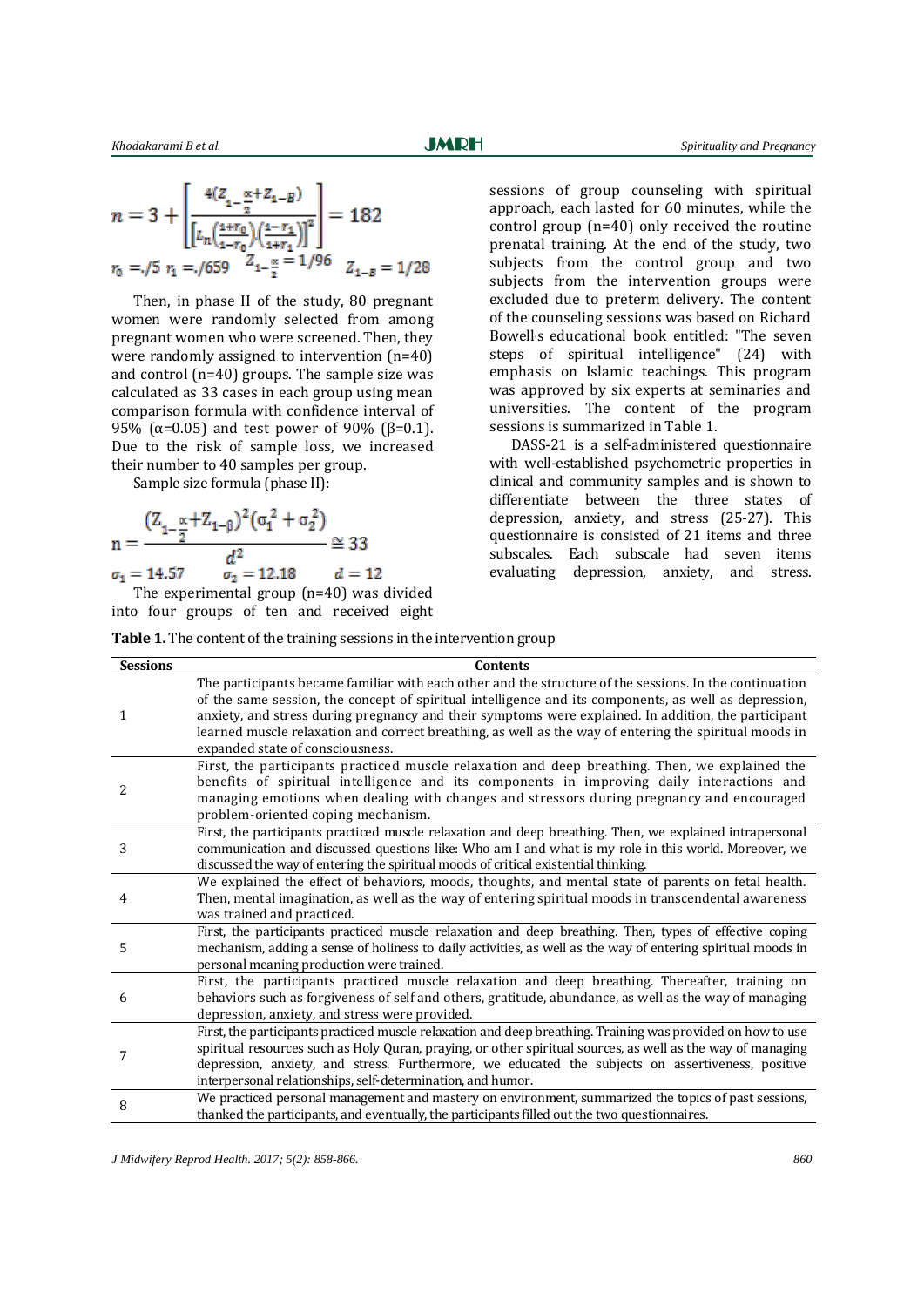The questionnaire is rated using a 4-point Likert scale (ranging from 0 which means "did not apply to me at all" to 3 "applied to me very much or most of the time"). For each subscale, the score can range from 0 to 21. The greater the score, the more severe depression, anxiety, and stress.

Given that DASS-21 is not a categorical measure of clinical diagnoses, we used cut-off scores (after multiplying the obtained score by 2 to provide comparability with DASS-42 full version), which were developed to determine mild/moderate/severe/extremely severe scores for each subscale. In our study, the questionnaire was distributed among two groups in pre- and post-test stages (immediately after completion of the training course and two months later) to assess the psychological changes of the subjects. DASS-21 questionnaire was designed in 1995 by Lovibond. Lovibond and Lovibond (1995) investigated the reliability coefficient of this questionnaire on non-clinical samples and reported the internal consistency of the depression, anxiety, and stress subscales as 0.91, 0.84, and 0.90, respectively (28). In our study, the reliability coefficients (Cronbach's alpha) obtained for depression, anxiety, and stress subsclaes of DASS-21 were 0.857, 0.725, and 0.778, respectively.

We used King's Spiritual Intelligence Inventory (SISRI-24) to evaluate spiritual intelligence in the two study groups. The questionnaire was designed in 2008 by David King (29). This questionnaire is comprised of 24 items within four subscales of critical existential thinking, personal meaning production, transcendental awareness, and conscious state expansion.

Responding to each item is based on a 5 point Likert scale ranging from 0 (completely incorrect) to 4 (completely correct). The greater the score, the higher spiritual intelligence. In our study, this questionnaire was distributed among the two groups in the pre- and post-test stages (at completion of the training course and two months later) to assess the spiritual intelligence changes of the subjects. Sadat Raghib et al. established the reliability of this scale in Iranian population (n=240) by using Cronbach's alpha coefficient to be 0.88 (30). The reliability coefficients (Cronbach's alpha) of SISRI-24 in our study were obtained for critical existential thinking, transcendental awareness, conscious state

expansion, and personal meaning production to be 0.81, 0.72, 0.78, and 0.78, respectively.

The demographic form contained information such as age, educational level, employment status of pregnant woman and her husband, marital satisfaction, intended pregnancy, satisfaction with fetal gender, history of miscarriage and stillbirth, and family support.

Before starting the spiritual intelligence promotion program, both groups filled the questionnaires. Immediately after completion of the training course (in 24-26 weeks of gestation) and two months later (in 32-36 weeks of gestation), both groups completed DASS-21 and SISRI-24 (post-test).

To analyze the data, Chi-square test, Kolmogorov-Smirnov test, repeated measures analysis of variance (ANOVA) were performed to compare the differences in depression, anxiety, stress, and spiritual intelligence scores between the two study groups, using SPSS version 16. P-value less than 0.05 was considered statistically significant.

### **Results**

Table 2 shows the descriptive statistics related to demographic data of the study groups. Kolmogorov-Smirnov test showed that the distribution of data for each variable is normal (P>0.05). Mean ages of the interventional and control groups were 26.94±4.34 years and 25.89±5.18 years, respectively. Independent ttest showed no significant difference between the two groups in terms of age  $(P=0.31)$ .

Independent t-test reflected no significant difference in mean scores of depression (P=0.53), anxiety (P=0.12), stress (P=0.17), spiritual intelligence (P=0.38), and its components including critical existential thinking (P=0.14), personal meaning production (P=0.42), transcendental awareness (P=0.22), and conscious state expansion  $(P=0.89)$  between the two groups before the intervention (Table 3).

In order to eliminate the effect of pre-test, we used repeated measures ANOVA. Repeated measures ANOVA revealed a significant difference in the mean scores of depression  $[P<0.001]$ , anxiety (P<0.001), stress (P<0.001), spiritual intelligence (P<0.001), and its components including critical existential thinking (P=0.007),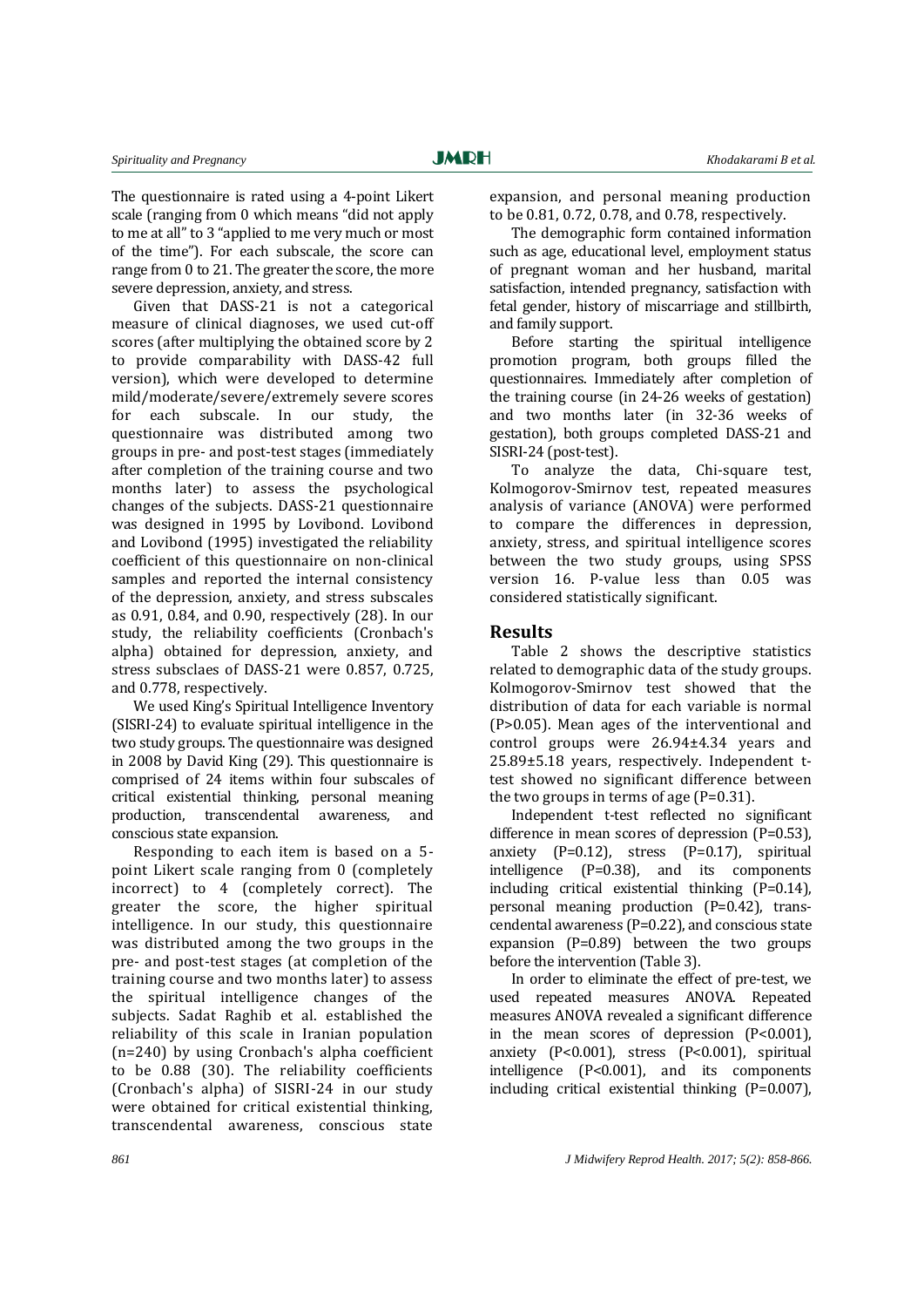| <b>Variables</b> |                         | <b>Intervention</b> |                   | Control       |                    | Chi-square | P-value |  |
|------------------|-------------------------|---------------------|-------------------|---------------|--------------------|------------|---------|--|
|                  |                         | <b>Number</b>       | Percent           | <b>Number</b> | Percent            |            |         |  |
| Education        | High school and diploma | 19                  | 47.5(%)           | 20            | $50\frac{6}{6}$    | $x^2=0.92$ |         |  |
|                  | College education       | 21                  | 52.5(%)           | 20            | $50\frac{6}{6}$    | $df=3$     | 0.82    |  |
| Employment       |                         |                     |                   |               |                    |            |         |  |
| status of        | With a specific job     | 32                  | $80\binom{0}{0}$  | 31            | $77.5\binom{0}{0}$ | $x^2=1.14$ | 0.56    |  |
| spouse           | Without job             | 8                   | $20\frac{9}{0}$   | 9             | $22.5\binom{0}{0}$ | $df=2$     |         |  |
| Family           | Yes                     | 35                  | $87.5(\%)$        | 32            | $80\frac{6}{6}$    | $x^2=0.82$ | 0.36    |  |
| support          | N <sub>0</sub>          | 5                   | $12.5\frac{6}{6}$ | 8             | $20\frac{6}{9}$    | $df=2$     |         |  |
| Intended         | Yes                     | 31                  | 77.5(%)           | 34            | 85(%)              | $x^2=0.73$ | 0.39    |  |
| pregnancy        | N <sub>0</sub>          | 9                   | 22.5(%)           | 6             | $15(\%)$           | $df=2$     |         |  |
|                  | <5000000 Rial           | 14                  | $35\frac{6}{6}$   | 15            | $37.5\binom{0}{0}$ | $x^2=0.74$ |         |  |
| Family<br>income | 5000000-10000000 Rial   | 17                  | 42.5(%)           | 19            | 47.5(%)            |            | 0.68    |  |
|                  | >10000000 Rial          | 9                   | 22.5(%)           | 6             | 15(%)              | $df=3$     |         |  |
| Satisfaction     | Yes                     | 29                  | $72.5(\%)$        | 30            | 75(%)              | $x^2=0.28$ |         |  |
| with baby's      |                         |                     |                   |               |                    |            | 0.69    |  |
| gender           | N <sub>0</sub>          | 11                  | 27.5(%)           | 10            | $25\frac{9}{0}$    | $df=2$     |         |  |
| History of       |                         |                     |                   |               |                    |            |         |  |
| abortion and     | Yes                     | 11                  | $27.5(\%)$        | 14            | $35(\%)$           | $x2=0.52$  | 0.46    |  |
| stillbirth       | N <sub>o</sub>          | 29                  | 72.5(%)           | 26            | 65(%)              | $df=2$     |         |  |

|  |  |  | Table 2. Comparing demographic quantitative variables in the two groups |  |  |
|--|--|--|-------------------------------------------------------------------------|--|--|
|--|--|--|-------------------------------------------------------------------------|--|--|

personal meaning production (P=0.001), transcendental awareness (P=0.008), and conscious state expansion (P=0.002) between the two groups immediately after and two months after the intervention, indicating that the intervention was effective (Table 3).

In the intervention group, there was a nonsignificant change in the mean scores of depression, anxiety, and stress over time (before, as well as immediately and two months after the intervention; P>0.05). However, in the control group, there was a statistically significant increase in the mean scores of depression, anxiety, and stress over time (P<0.05; before, immediately after, and two months after the intervention; Table 3). This reveals the impact of the intervention on controlling depression, anxiety, and stress. The difference between the groups regarding mean scores of depression, anxiety, and stress immediately and two months after the intervention remained significant. This indicates the persistent impact of the intervention on controlling depression, anxiety, and stress (P<0.05; Table 3).

In the intervention group, the mean scores of spiritual intelligence and its components significantly increased over time (before, immediately after, and two months after the intervention; P<0.05), whereas, in the control group there was a non-significant change in the mean scores of spiritual intelligence and its

components over time (P>0.05; Table 3). This indicates that the intervention was effective in promoting spiritual intelligence and its components in the intervention group.

The difference between the groups remained significant regarding mean scores of spiritual intelligence and its components immediately after and two months after the intervention (P<0.05; Table 3). This reflects the persistent impact of the intervention on promoting spiritual intelligence and its components in the intervention group.

Time effect was significant for all the variables (P<0.05; Table 3). This indicates that the changing trend of the outcomes is not the same in the two groups. In other words, the results were not parallel over time in the two groups and they intersected.

#### **Discussion**

The aim of this study was to investigate the effectiveness of group counseling with spiritual approach on promotion of spiritual intelligence and its components and to reduce depression, anxiety, and stress in pregnant women. Our findings showed that group counseling with spiritual approach was effective in controlling depression and enhancing spiritual intelligence in the interventional group, in comparison to the control group.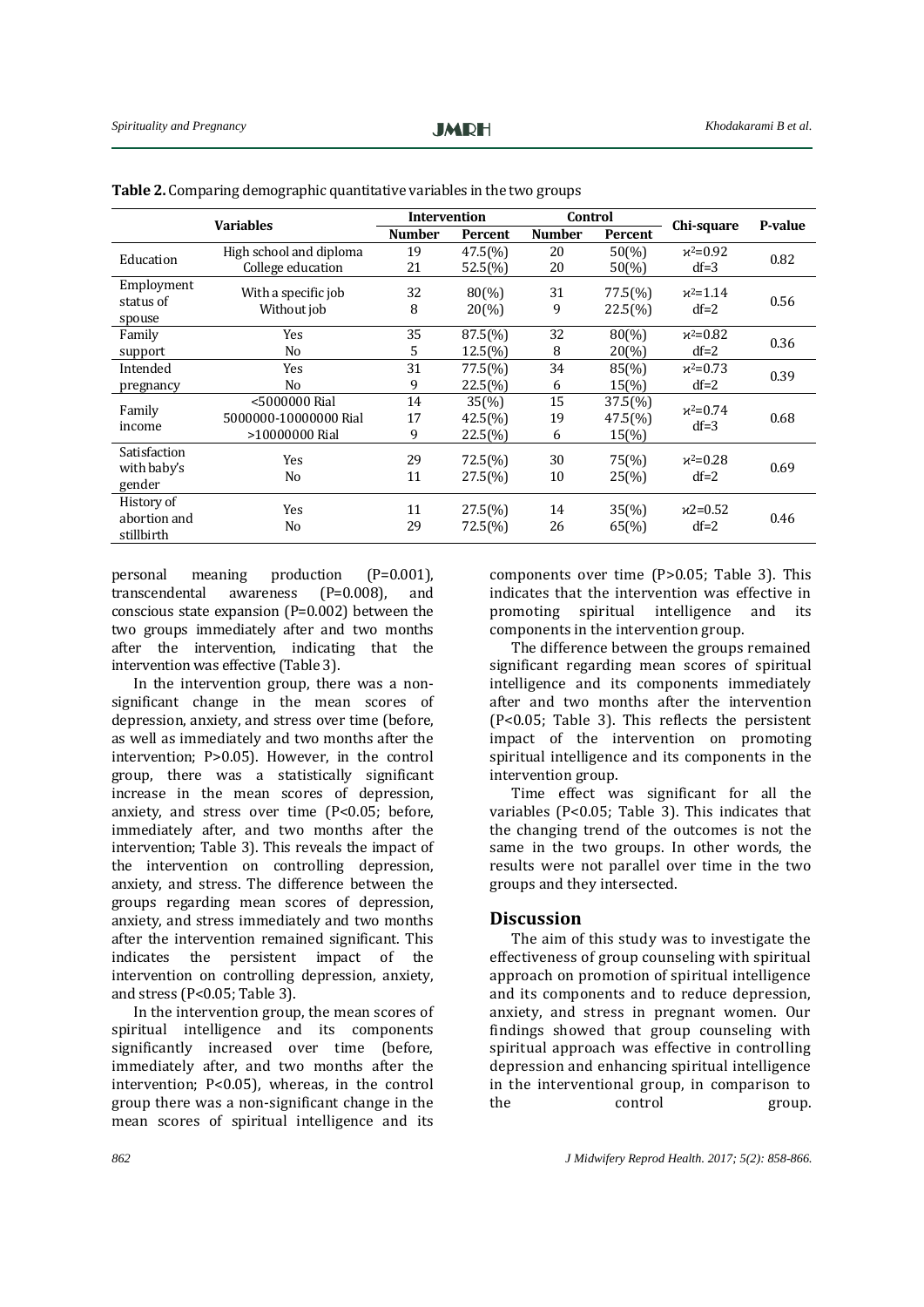| <b>Variables</b>             |                       | <b>Before the</b><br>intervention<br>(mean±SD) | Immediately<br>after the<br>intervention<br>(mean±SD) | Two months later<br>in the intervention<br>(mean±SD) | <b>Inter</b><br>group<br>effect | <b>Repeated</b><br>measures                             | <b>ANOVA</b>   |
|------------------------------|-----------------------|------------------------------------------------|-------------------------------------------------------|------------------------------------------------------|---------------------------------|---------------------------------------------------------|----------------|
|                              | Intervention<br>group | $13.25 \pm 4.93$                               | $18.15 \pm 3.2$                                       | $13.95 \pm 2.32$                                     | $P=0.09$<br>$F = 14.84$         | Time effect<br>Group                                    | 0.002          |
| Depression                   | Control group         | 15.17±3.81                                     | 13.94±3.06                                            | $18.38 \pm 3.10$                                     | $P=0.001$                       | effect                                                  | 0.001          |
|                              | Independent t-test    | $P = 0.53$                                     | $P=0.001$                                             | $P=0.001$                                            | $F = 14.84$                     | Interaction<br>effect                                   | 0.001          |
|                              | Intervention<br>group | $13.43 \pm 3.98$                               | $18.41 \pm 3.73$                                      | $14.2 \pm 2.72$                                      | $P=0.06$<br>$F = 28.16$         | Time effect<br>Group                                    | 0.001          |
| Anxiety                      | Control group         | 14.17±4.03                                     | 14.17±2.92                                            | 18.69±3.55                                           | $P=0.001$                       | effect<br>Interaction<br>effect                         | 0.001          |
|                              | Independent t-test    | $P = 0.12$                                     | $P = 0.001$                                           | $P = 0.001$                                          | $F = 28.16$                     |                                                         | 0.001          |
|                              | Intervention<br>group | 16.35±4.75                                     | 19.89±3.46                                            | $17+2.25$                                            | $P=0.07$<br>$F = 10.69$         | Time effect<br>Group                                    | 0.04           |
| Stress                       | Control group         | 17.89±4.11                                     | 16.98±2.22                                            | $20.15 \pm 3.3$                                      | $P=0.001$                       | effect<br>Interaction<br>effect                         | 0.001<br>0.001 |
|                              | Independent t-test    | $P = 0.17$                                     | $P = 0.001$                                           | $P = 0.001$                                          | $F = 10.69$                     |                                                         |                |
|                              | Intervention<br>group | $77.6 \pm 15.7$                                | $73.7 \pm 13.9$                                       | 89.6±19                                              | $P=0.03$<br>$F = 3.41$          | Time effect<br>Group                                    | 0.009          |
| Spiritual<br>intelligence    | Control group         | 74.52±13.5                                     | 87.6±21.2                                             | 74±12.5                                              | $P = 0.54$<br>$F = 3.41$        | effect<br>Interaction<br>effect                         | 0.03           |
|                              | Independent t-test    | $P = 0.38$                                     | $P=0.001$                                             | $P=0.001$                                            |                                 |                                                         | 0.001          |
| Critical                     | Intervention<br>group | 24.56±5.54                                     | $22.71 \pm 4.53$                                      | $25.82 \pm 5.2$                                      | $P=0.006$<br>$F = 0.4$          | Time effect<br>Group                                    | 0.02<br>0.006  |
| existential                  | Control group         | 23.02±4.51                                     | 25.74±4.53                                            | 23.03±4.33                                           | $P = 0.62$                      | effect<br>Interaction<br>effect                         |                |
| thinking                     | Independent t-test    | $P = 0.14$                                     | $P = 0.01$                                            | $P = 0.004$                                          | $F=0.4$                         |                                                         | 0.007          |
| Personal                     | Intervention<br>group | $17.7 \pm 3.72$                                | $15.41 \pm 3.1$                                       | $18.71 \pm 3.2$                                      | $P=0.007$<br>$F = 0.23$         | Time effect<br>Group<br>effect<br>Interaction<br>effect | 0.04<br>0.007  |
| meaning                      | Control group         | $16.05 \pm 3.2$                                | 18.84±5.25                                            | $16.55 \pm 2.9$                                      | $P = 0.34$                      |                                                         |                |
| production                   | Independent t-test    | $P = 0.42$                                     | $P=0.001$                                             | $P=0.001$                                            | $F = 0.23$                      |                                                         | 0.001          |
| Transcendental<br>awareness  | Intervention<br>group | 22.24±4.48                                     | 14.38±3.59                                            | $6.2 \pm 27.8$                                       | $P=0.008$<br>$F = 13.4$         | Time effect<br>Group<br>effect<br>Interaction<br>effect | 0.001          |
|                              | Control group         | $21.2 \pm 3.62$                                | 17.42±4.55                                            | 21.27±4.16                                           | $P = 0.45$                      |                                                         | 0.001          |
|                              | Independent t-test    | $P=0.22$                                       | $P=0.002$                                             | $P=0.001$                                            | $F = 13.4$                      |                                                         | 0.008          |
|                              | Intervention<br>group | 14.49±4.2                                      | 21.22±4.52                                            | 19.68±4                                              | $P=0.02$<br>$F = 7.53$          | Time effect<br>Group                                    | 0.01           |
| Conscious state<br>expansion | Control group         | 14.33±3.13                                     | 25.64±6.27                                            | 14.34±2.84                                           | $P = 0.55$                      | effect                                                  | 0.02           |
|                              | Independent t-test    | $P = 0.89$                                     | $P = 0.001$                                           | $P = 0.001$                                          | $F = 7.53$                      | Interaction<br>effect                                   | 0.002          |

**Table 3.** Comparison of mean scores of depression, anxiety, stress, spiritual intelligence, and its components over time (before, as well as immediately and two months after the intervention)

This finding is consistent with results of Schulenberg (31), Langle (18), and Somov (32).

Depression is one of the most common mental health problems during pregnancy. Pregnant women experience physiological, psychological, and social changes, adapting to which makes them more prone to depression (33). Group counseling with spiritual approach leads to an increase in the ability of pregnant women to cope with depression via increasing the individual ability to master the environment (34) and create meaning in life (35). People with higher spiritual intelligence are able to understand the deep meaning of daily events and

do not confine meaning of life to physical life (35); consequently, they are less prone to depression.

We found that group counseling with spiritual approach was effective in controlling anxiety and stress and expansion of spiritual intelligence in the interventional group, in comparison to the control group. This finding is consistent with those obtained by Glen (36), D'Zurilla (37), Hackney (38), Yagoubi et al. (39), and Aghajani (40). According to Bowell, group counseling with spiritual approach leads to understanding the real identity and own great values and avoiding self-harm and self-destruction. People with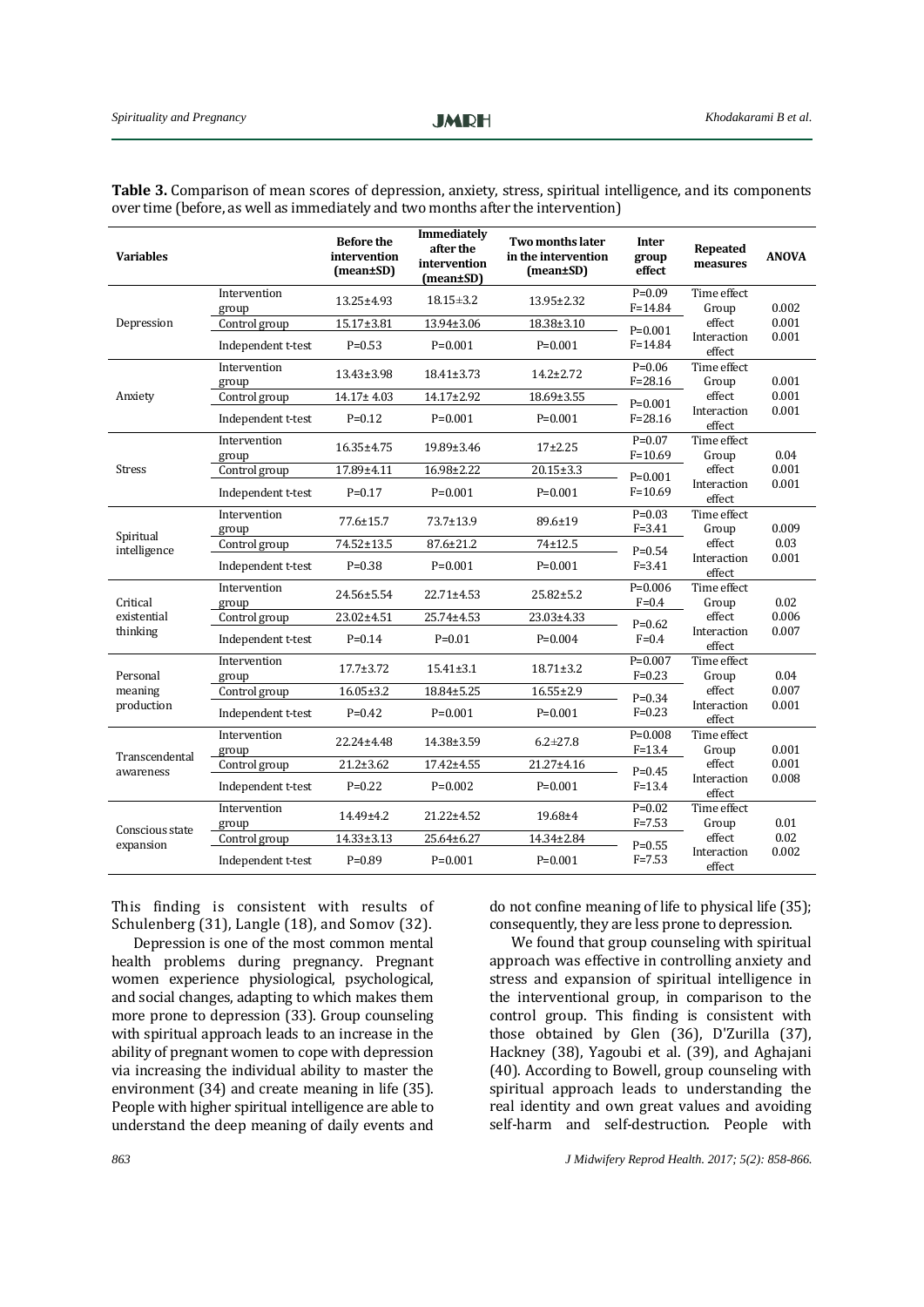higher spiritual intelligence are able to accept themselves with all their strengths and weaknesses; thus, they will experience fewer psychological problems (24).

In this study, group counseling with spiritual approach was effective in promoting spiritual intelligence and its component such as critical existential thinking, personal meaning production, transcendental awareness, and conscious state expansion in the interventional group in comparison with the control group. The positive effect of group counseling with spiritual approach on expansion of spiritual intelligence components was in line with the findings of Zohar (41), Emmons (42), King (29), and Sisk (43). The reason behind the consistency between our findings and those of these researchers is twofold.

Firstly, each of the techniques used in group counseling with spiritual approach was proved effective in improving mental health problems, such as the impact of muscle relaxation on anxiety of patients undergoing cardiac catheterization (44), the impact of prayer as a coping mechanism against anxiety (45), the effectiveness of listening to the Holy Quran on reducing anxiety of woman before cesarean section (46), and the effect of production of meaning in life on reducing depression and anxiety (47). Secondly, this program was designed in accordance with the beliefs of the Muslim population, if spiritual counseling approach be compatible with the culture and beliefs of the people, it may be effective in improving their psychological problems (20).

Nonetheless, some studies did not demonstrate the significant relationship of depression, anxiety, and stress with religion and spirituality. It was reported that spirituality-based interventions had little impact on patients (48). Moreover, no significant relationship between spiritual intervention and stress, anxiety, and depression in women with breast cancer was found (49). These differences may be due to discrepancy in study populations in terms of physical conditions, underlying diseases, high treatment costs, deficient nutria-tion, and lack of emotional support. In addition, this discrepancy may be due to non-homogeneity of the subjects in studies in terms of cultural, religious, and spiritual experiences. Therefore, further

*J Midwifery Reprod Health. 2017; 5(2): 858-866. 864*

studies with larger sample sizes are recommended.

This study solely focused on Iranian pregnant women living in Hamedan and the sample size was small, which limits the generalizability of the outcomes. One of the main applications of this study is to provide new insight for pregnant women into the concept of spiritual intelligence as a new guideline in daily life. Our finding could be useful for all the beneficiaries who are involved with mental health of pregnant women either directly or indirectly, including governmental or nongovernmental organizations, prenatal care service providers, as well as spouse and family of pregnant women.

#### **Conclusion**

Our results showed that pregnant women could improve their ability to cope with negative emotions of pregnancy, such as depression, anxiety, and stress through enhancing their spiritual intelligence. Therefore, to reduce psychological problems during pregnancy, it is recommended to implement counseling programs with a spiritual approach.

#### **Acknowledgements**

Special thanks are due to Mrs Fadaie for her dedicated work and critical remarks and all the participants in our study and their husbands. Trial registration code of project was IRCT2013121515341N3. This article was extracted from a Master's thesis in Midwifery approved by Ethics Committee of Research Deputy of Hamedan University of Medical Sciences, Hameden, Iran.

## **Conflicts of Interest**

The authors report no conflicts of interest. The authors alone are responsible for the content and writing of the paper.

### **References**

- 1. Dunkel Schetter C. Psychological science on pregnancy: stress processes, biopsychosocial models, and emerging research issues. Annual Review of Psychology. 2011; 62:531-558.
- 2. Schetter CD, Tanner L. Anxiety, depression and stress in pregnancy: implications for mothers, children, research, and practice. Current Opinion in Psychiatry. 2012; 25(2):141-148.
- 3. Grote NK, Bridge JA, Gavin AR, Melville JL, Iyengar S, Katon WJ. A meta-analysis of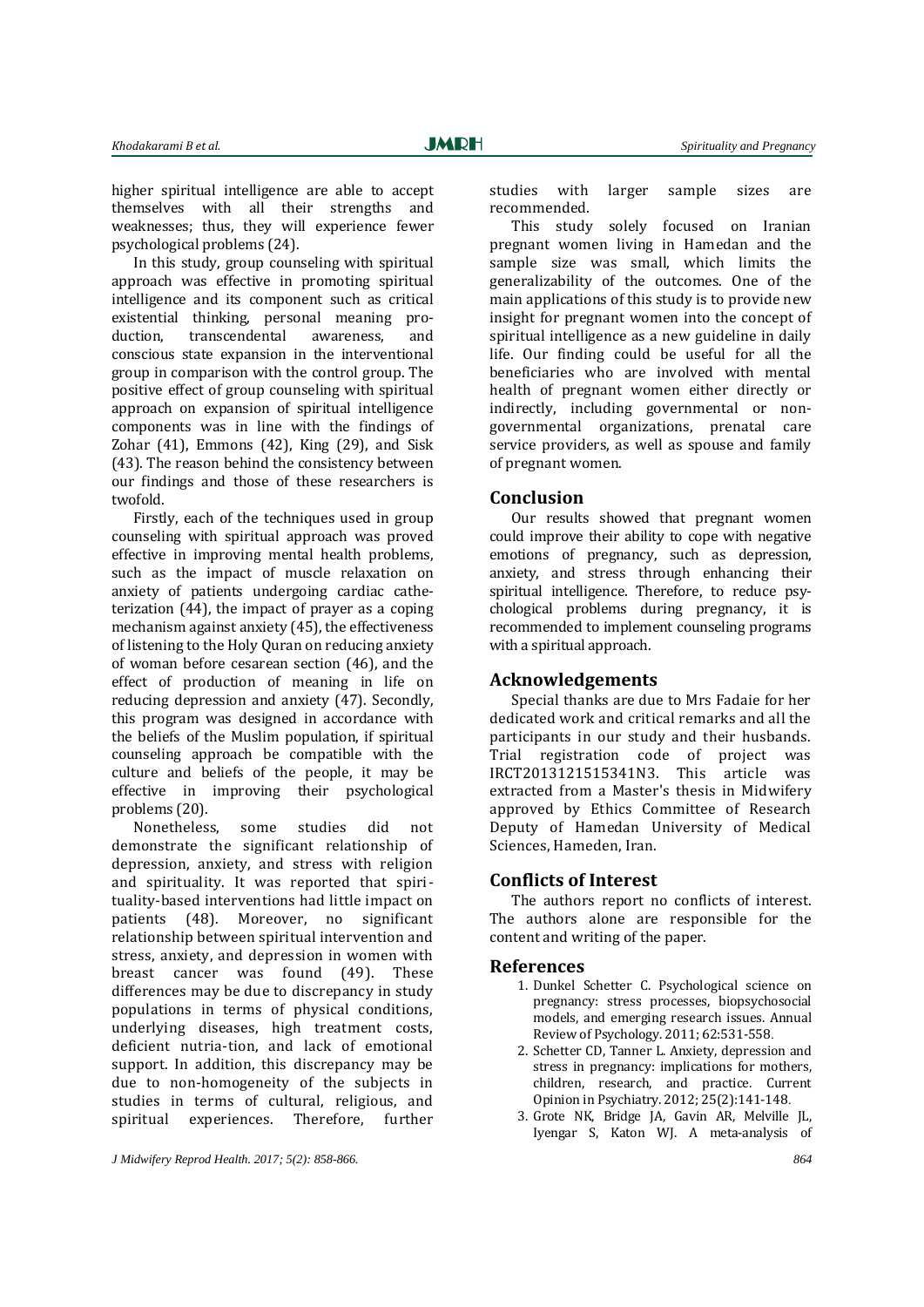depression during pregnancy and the risk of preterm birth, low birth weight, and intrauterine growth restriction. Archives of General Psychiatry. 2010; 67(10):1012-1024.

- 4. Kramer MS, Lydon J, Séguin L, Goulet L, Kahn SR, McNamara H, et al. Stress pathways to spontaneous preterm birth: the role of stressors, psychological distress, and stress hormones. American Journal of Epidemiology. 2009; 169(11):1319-1326.
- 5. Borders AE, Grobman WA, Amsden LB, Holl JL. Chronic stress and low birth weight neonates in a low-income population of women. Obstetrics & Gynecology. 2007; 109(2):331-338.
- 6. Schneider ML, Moore CF. Effect of prenatal stress on development: a nonhuman primate model. Minnesota Symposium on Child Psychology. 2000; 31:201-244 .
- 7. Kinsella MT, Monk C. Impact of maternal stress, depression & anxiety on fetal neurobehavioral development. Clinical Obstetrics and Gynecology. 2009; 52(3):425-440 .
- 8. Leight KL, Fitelson EM, Weston CA, Wisner KL. Childbirth and mental disorders. International Review of Psychiatry. 2010; 22(5):453-471.
- 9. Ross LE, McLean LM. Anxiety disorders during pregnancy and the postpartum period: a systematic review. The Journal of Clinical Psychiatry. 2006; 67(8):1285-1298.
- 10. Moallemi S, Bakhshani NM, Raghibi MA. On the relationship between mental health, spiritual intelligence and dysfunctional attitudes in students of systan and Baluchestan University, Southeast of Iran. The Quarterly Journal of Fundamentals of Mental Health. 2011; 3(48):702-709.
- 11. Koolaee AK, Heidar S, Khoushkounesh A, Heidari M. Relationship between spiritual intelligence and resilience to stress in preference of delivery method in pregnant women. Iranina Journal of Obstetrics Gynecology and Infertility. 2013; 16(58):8-15.
- 12. Sohrabi F. Principles of spiritual intelligence. Journal of Mental Health. 2008; 1(1):14-18.
- 13. Harris JI, Erbes CR, Engdahl BE, Olson RH, Winskowski AM, McMahill J. Christian religious functioning and trauma outcomes. Journal of Clinical Psychology. 2008; 64(1):17-29.
- 14. Pargament KI, Koenig HG, Tarakeshwar N, Hahn J. Religious struggle as a predictor of mortality among medically ill elderly patients: a 2-year longitudinal study. Archives of Internal Medicine. 2001; 161(15):1881-1885.
- 15. Pargament KI, Koenig HG, Tarakeshwar N, Hahn J. Religious coping methods as predictors of psychological, physical and spiritual outcomes among medically ill elderly patients: a two-year longitudinal study. Journal of Health

Psychology. 2004; 9(6):713-730.

- 16. Saunders T, Driskell JE, Johnston JH, Salas E. The effect of stress inoculation training on anxiety and performance. Journal of Occupational Health Psychology. 1996; 1(2):170-186.
- 17. Bolahri G, Nazari GH, Zamaniyan S. Effective therapeutic spirituality to reduce the amount of intellectual depression, anxiety and stress in women with breast cancer. Sociol Women. 2012; 3(1):85-116.
- 18. Langle A, Sykes BM. Viktor Frankl—Advocate for humanity: on his 100th birthday. Journal of Humanistic Psychology. 2006; 46(1):36-47.
- 19. Safara M, Bhatia M, Singh T, Dezhkam M. Comparing the effect of cognitive therapy and spiritual therapy on depression between Iranian students residing in Iran and India. Dehli Psychiatry Journal. 2012; 15(1):85-98.
- 20. Aghajani M, Afazel M, Morasai F. The effect of spirituality counseling on anxiety and depression in hemodialysis patients. Journal of Evidence Based Care. 2013; 3(9):19-28.
- 21. Bolhari J, Naziri G, Zamanian S. Effectiveness of spiritual group therapy in reducing depression, anxiety, and stress of women with breast cancer. Journal of Women and Society. 2012; 3(1):85-116.
- 22. Callister LC, Khalaf I. Spirituality in childbearing women. The Journal of Perinatal Education. 2010; 19(2):16-24.
- 23. Sadock BJ, Sadock VA. Kaplan and Sadock's synopsis of psychiatry: behavioral sciences/clinical psychiatry. Philadelphia: PA: Lippincott Williams & Wilkins; 2011. P. 254.
- 24. Bowell RA. The seven steps of spiritual intelligence: the practical pursuit of purpose, success, and happiness. London: Nicholas Brealey Publishing; 2004.
- 25. Osman A, Wong JL, Bagge CL, Freedenthal S, Gutierrez PM, Lozano G. The depression anxiety stress scales-21 (DASS-21): further examination of dimensions, scale reliability, and correlates. Journal of Clinical Psychology. 2012; 68(12):1322-1338.
- 26. Sinclair SJ, Siefert CJ, Slavin-Mulford JM, Stein MB, Renna M, Blais MA. Psychometric evaluation and normative data for the depression, anxiety, and stress scales-21 (DASS-21) in a nonclinical sample of US adults. Evaluation & The Health Professions. 2012; 35(3):259-279.
- 27. Oei TP, Sawang S, Goh YW, Mukhtar F. Using the depression anxiety stress scale 21 (DASS-21) across cultures. International Journal of Psychology. 2013; 48(6):1018-1029.
- 28. Lovibond SH, Lovibond PF. Manual for the depression anxiety stress scales. Sydney:

*865 J Midwifery Reprod Health. 2017; 5(2): 858-866.*